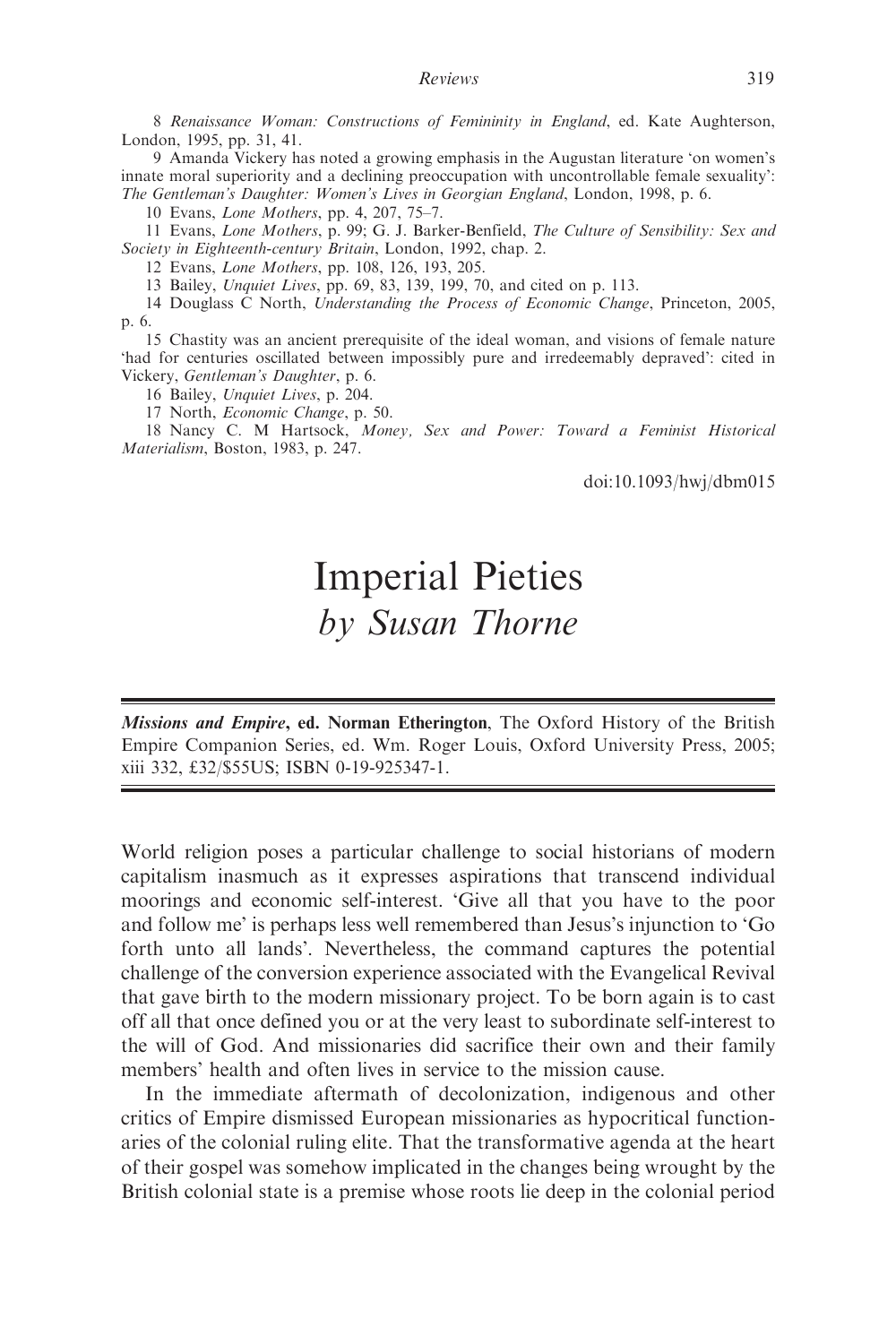itself. Christian missionaries of all denominational stripes and national origins proselytized in British colonies, often working with the full support and authorization of the colonial state, whether to ensure permission to operate or to secure fiscal subsidies. The state returned the favour by invoking missionary services to colonized peoples as a justification for European imperial advance, designating Christianity preeminent among the gifts bestowed upon the rest of the world by western civilization.

John and Jean Comaroff were prominent among the anthropologists and historians whose research, published during the 1980s and 1990s, complicated this postcolonial tendency to reduce missions to Empire. Their magisterial two-volume study Of Revelation and Revolution was an important contribution to a broad effort to rethink the culture of colonialism as a more contested and contingent space.<sup>1</sup> The Comaroffs underscored the marginality of most missionaries in the colonial social order, even while framing them as lightning rods of the many tensions of Empire, citing their energetic defence of colonized people's land and their recurring conflicts with traders, settlers, the military, and official bureaucracy. The Comaroffs, however, insist on the distinction between motive and consequence. However much missionaries may have intended to befriend the 'native', their presence contributed to the consolidation of European colonial hegemony. The textual transmission of Christian doctrine along with the quotidian realities of mission station life helped to colonize consciousness itself, and far more effectively than the brute expropriation of land and coercion of labour pursued by rival sectors of the European colonial community.

The editorial introduction to this skilfully assembled collection of essays argues that the missionary association with Empire is greatly exaggerated even if not especially by the Comaroffs and their successors. Etherington provocatively claims that 'the trajectories of missions and Empire hardly bear comparison', and that 'the history of missions can be written without much attention to Empire'. This volume bases its claims to the reader's attention on the alternative formulation 'that, although missions and the official Empire were quite different operations, they play related parts in a larger drama – the spread of modernization, globalization, and Western cultural hegemony'.

Unlike most scholarship on missions (or Empire more generally for that matter), this volume adopts a comparative perspective and a broad chronological sweep. The contributors' geographical areas of expertise encompass most of the major foreign-mission fields that became part of the British Empire (although there is considerably more emphasis on the neglected Pacific than the relatively more attended Atlantic theatre). The authors were encouraged to adopt a thematic rather than a geographical focus, resulting in useful reflection on topics ranging from missionary encounters with settlers, missionary relations with indigenous authorities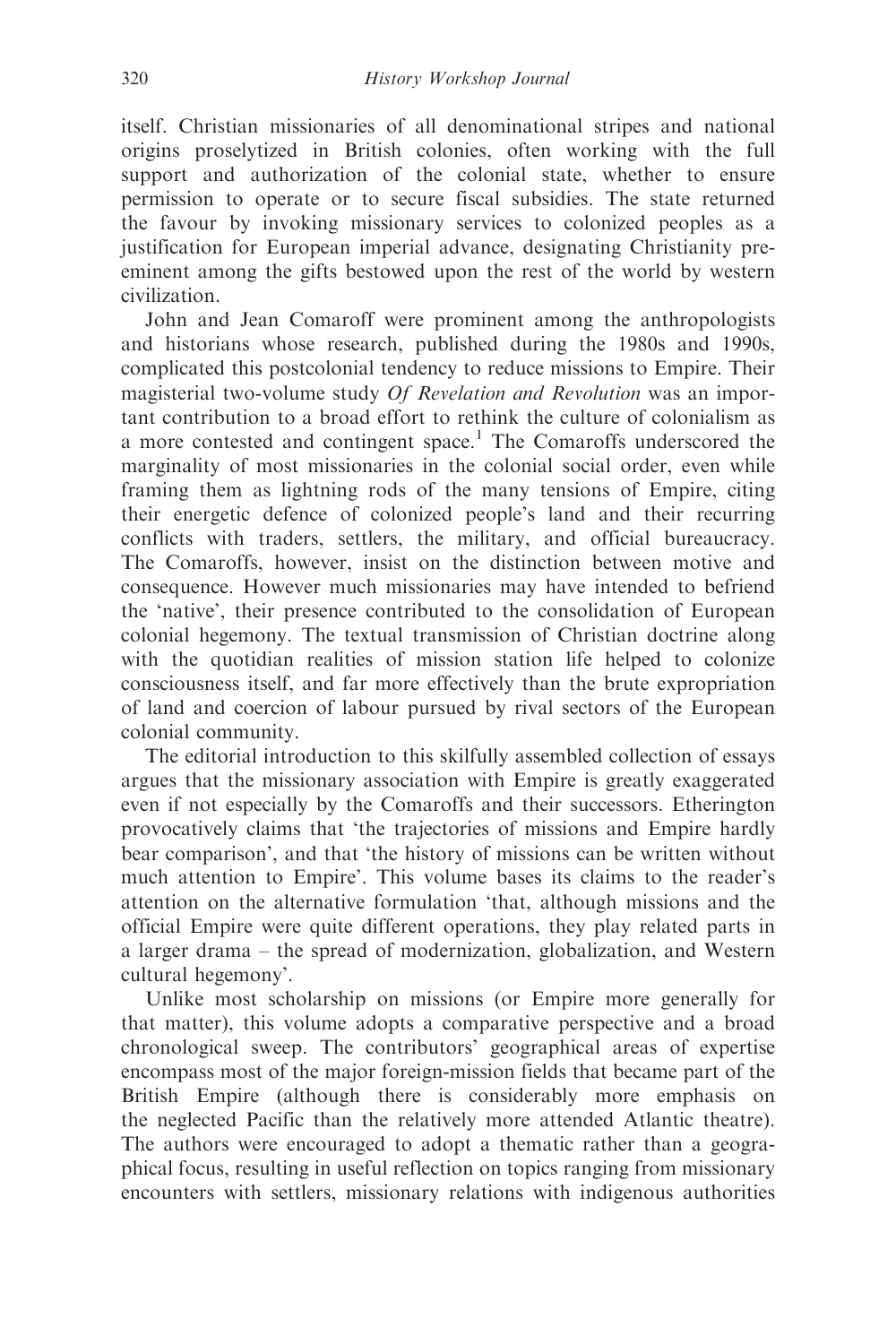in not yet colonized regions of the world, convert evangelism, syncretism, women, language, anthropology, medicine and decolonization. That comparative perspective illuminates one of the volume's inescapable conclusions: the indeterminacy of individual missionaries' relationship to Empire. While some missionaries actively advocated colonial expansion and defended colonial policies at home in Britain as well as abroad, others voiced opposition on a wide range of issues, however much they pledged their loyalty to an imperial ideal. Moreover, some missionaries repudiated Europe's imperial mandate altogether, particularly during the era of decolonization.

Eliga Gould begins the volume by pointing out that eighteenth-century missions in British North America were not at all concerned to colonize the consciousness of indigenous populations. The primary purpose of the Society for the Propagation of the Gospel and the Society for the Promotion of Christian Knowledge was instead to secure the salvation of the only nominally Christian European settlers.<sup>2</sup> As Gould points out, however, ministering to European settlers in North America involved practices, policies, and pieties that were 'far more similar to its missionary counterparts than is sometimes realized'. This is in accordance with the argument I've made elsewhere, that the qualitative distinctions between home and foreign missions, between lapsed Christians and pure 'heathen', in Britain itself would not be'fixed' along geographical or cultural lines until well into the nineteenth century.<sup>3</sup>

The missionary societies that would eventually focus their sites on the 'heathen' world were founded during the 1790s, in the aftermath of the Evangelical Revival. The birth of these self-styled modern missions coincided with the massive increase in Britain's colonial holdings in the aftermath of the Seven Years War and the shift from the first Empire of settlement to the second Empire of conquest following the American Revolution, a temporal coincidence conducive to the conflation of missions and Empire that Etherington rightly indicts. In fact, Britain's newly established missionary societies dispatched many of their first deputations to the Pacific islands, which were at that point outside British or any other European imperial jurisdiction. In such places 'where the missionary frontier ran ahead of Empire', missionaries were dependent upon indigenous elites. John Barker makes the important observation that missionaries' relationship to Empire would continue to be affected by the receptivity of indigenous elites. In the Pacific, elite co-operation ensured missionary support for indigenous self-government. In much of Africa, by contrast, elite opposition encouraged missionaries to support European colonial advance.

Moreover, those missionaries who were sent to regions within the British Empire faced bitter and sometimes violent opposition from the established colonial order: the East India Company on the one hand and on the other the West Indian planter lobby. Frykenberg reminds us that British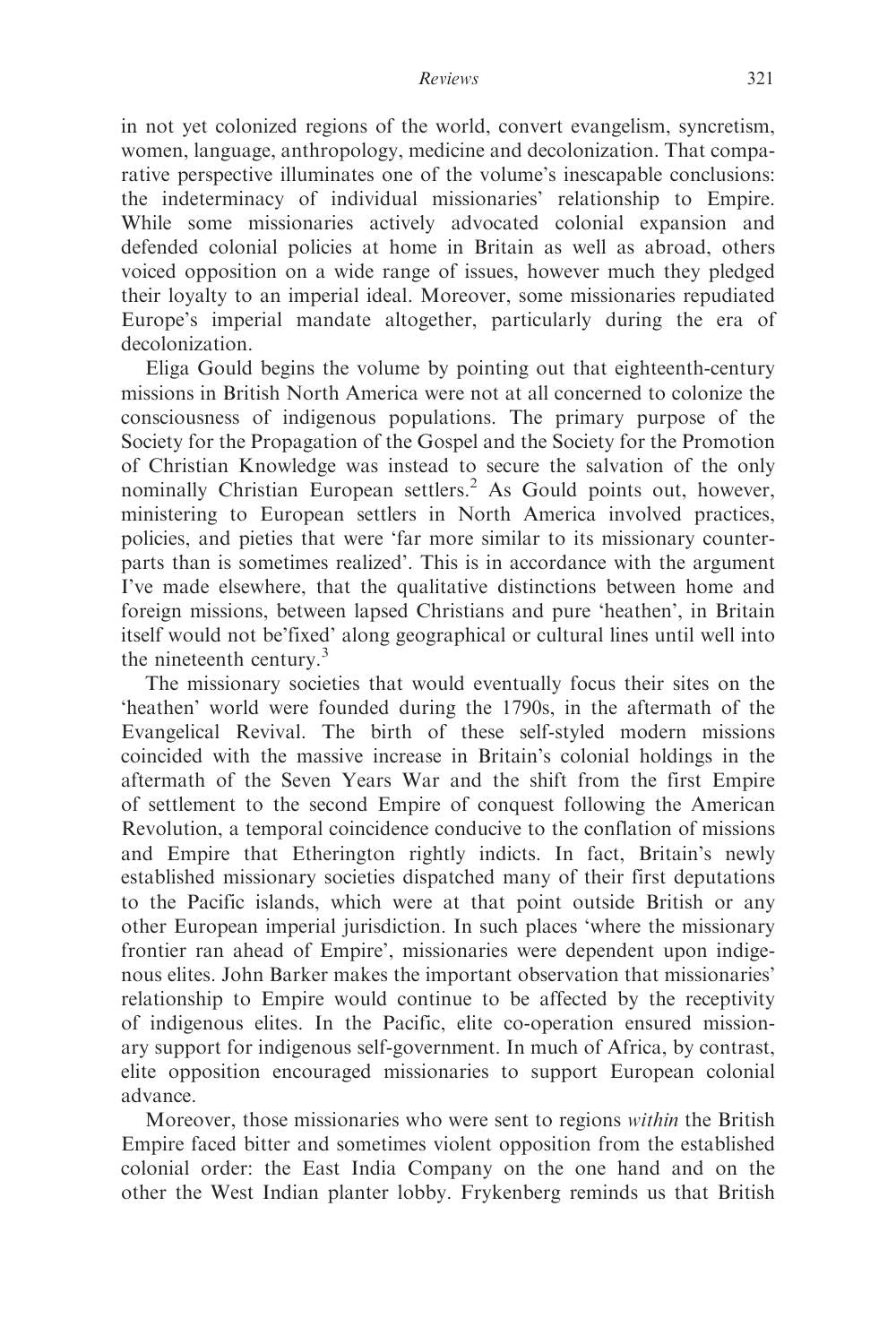officialdom's administrative interest in the preservation of social order required sensitivity to indigenous religious sensibilities. Hindus and Muslims alike were deeply offended by Protestant missionary indictments of their faith and Company officials responsible for internal security did everything in their power to frustrate missionary operations. Similarly, planters in the Caribbean were rightly afraid that missionary influence would be subversive of slavery and did all they could to delimit missionary operations on their plantations.<sup>4</sup>

Alan Lester's essay attends to the very real divisions between the humanitarian lobby including missionaries and the white settlers of the British Empire. Humanitarians came to enjoy considerable influence during the first third of the nineteenth century, and missionaries benefited accordingly. The East India Company had to be forced to admit missionaries into its territories by Parliamentary decree in 1813. Missionaries celebrated the defeat of the powerful West Indian lobby when slavery was abolished throughout the British Empire in 1834. Subsequent settler success in wresting home rule and eventual independence from the British Colonial Office's oversight, however, represented the death knell for the civilizing mission policies advocated and pursued by missionary and other humanitarian organizations in the Empire. Henceforth, the missionary lobby would be increasingly on the defensive.<sup>5</sup>

Easily dispensed with, then, is any presumption that missionaries were simply agents of the colonial state. Missionaries themselves were often marginal figures in the colonial community, as they had been in Britain.<sup>6</sup> Moreover, most of the missionaries working in the British Empire were not even British. In addition to the German, Dutch, and Swiss agents, this volume draws our attention to the striking predominance of 'native' agents, as they were referred to by Europeans, in mission fields around the world. As numerous contributors point out, the role of Christian converts in spreading the missionary gospel is just beginning to receive the scholarly attention warranted by its influence.<sup>7</sup> Indigenous converts were responsible for the vast majority of the encounters associated with Christianity's global expansion during this age of Empire. The native evangelists profiled in Peggy Brock's essay were all committed Christians. While judgemental towards indigenous counterparts who had not yet converted, they were far from deferential towards Europeans. As Brock suggests, the analytical implications of native agency are far reaching: 'If as some assert, the missionary movement was part of a larger imperial project of cultural colonialism, it is important to recognize that the foot soldiers of the advance were the indigenous preachers' (p. 132).

Framed somewhat differently, one might argue that the Christian faith was no more reducible to its missionary packaging than missions themselves were to the imperial contexts in which they operated. Missionaries were engaged in a work of translation, and as Paul Landau argues, this work was at least a two-way street. The struggle to explain Christian precepts via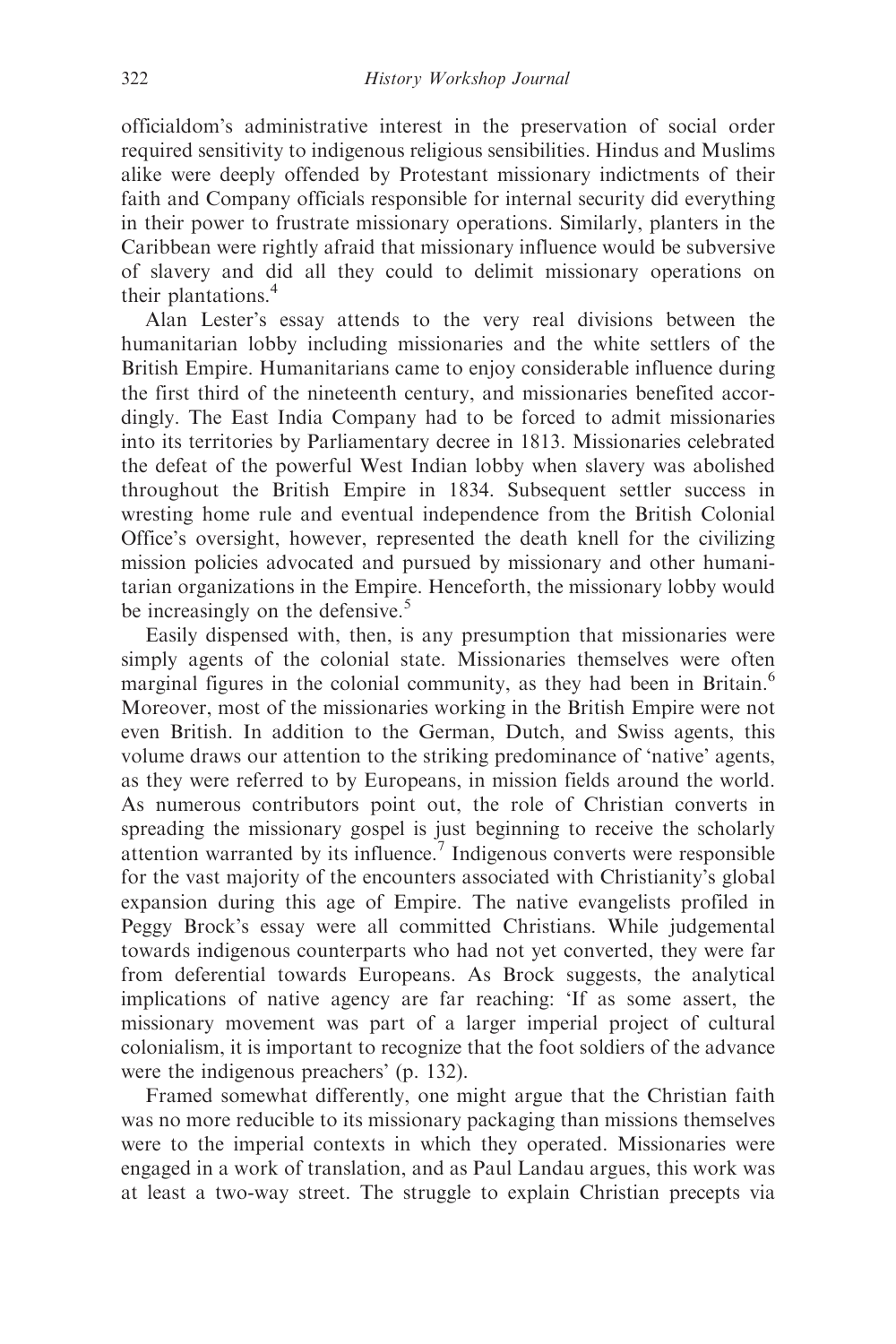concepts and in languages that made sense to their indigenous audiences sometimes converted European missionaries in the process; 'going native' was the calculated risk of missionary efforts to better understand the colonized peoples they were proselytizing. Indigenous audiences appropriated these translations, in turn, rendering Christianity in many ways their own. European missionary agents might have carried the gospel 'out' in to the world (from which it originated in many instances). However, they could not control the reception of their message, nor could they retain their monopoly over its conveyance, although they would make every effort to do so.

Interestingly, missionary efforts to maintain European control over the Empire's indigenous Christian communities and their institutions intensified over time. Andrew Porter's essay describes this transformation over the course of the nineteenth century, focusing specifically on the relationship between missionaries and indigenous converts. Early missionary commitments to the rapid establishment of self-governing churches were displaced during the second half of the nineteenth century by presumptions about the necessity of European oversight for the foreseeable future.

Porter discounts the influence of secular ideologies (and specifically race) on missionary efforts to curtail the institutional autonomy of indigenous Christians in this period. While missionaries' increasingly critical assessment of converts' capacity to govern themselves may have paralleled the increasingly authoritarian and racially inflected representations of British rule in the secular media, Porter insists that changes in missionary conduct towards converts were a consequence of theological rather than colonial developments. Porter is certainly correct in maintaining that theology has been neglected in social histories and ethnographies of foreign missions and that monocausal explanations are not adequate to the task of explaining missionary praxis – or colonial policy for that matter. However, evidence presented elsewhere in the volume suggests that the imperial context in which modern missionaries operated shaped the increasingly racialist resolution of tensions between European missionaries and Christian converts.

Here Porter returns to the retreat of the Church Missionary Society' (CMS) during the closing decades of the nineteenth century from its longterm commitment to the ideal of a self-governing 'native' church. This commitment was embodied in the person of the Rev. Samuel Crowther, who became the first African Bishop (of the Niger Territories) in 1864. Following the death of CMS Secretary Henry Venn in 1873, CMS missionaries waged a successful campaign to convince their home office that Crowther was not fit to occupy his exalted position. Crowther was removed from his office under humiliating circumstances in 1890. It was not until 1951 that the Church of England would appoint another African to any bishopric. Porter argues that the missionary criticism of Christian converts in this period was not related to the oft-cited hardening of white supremacist attitudes at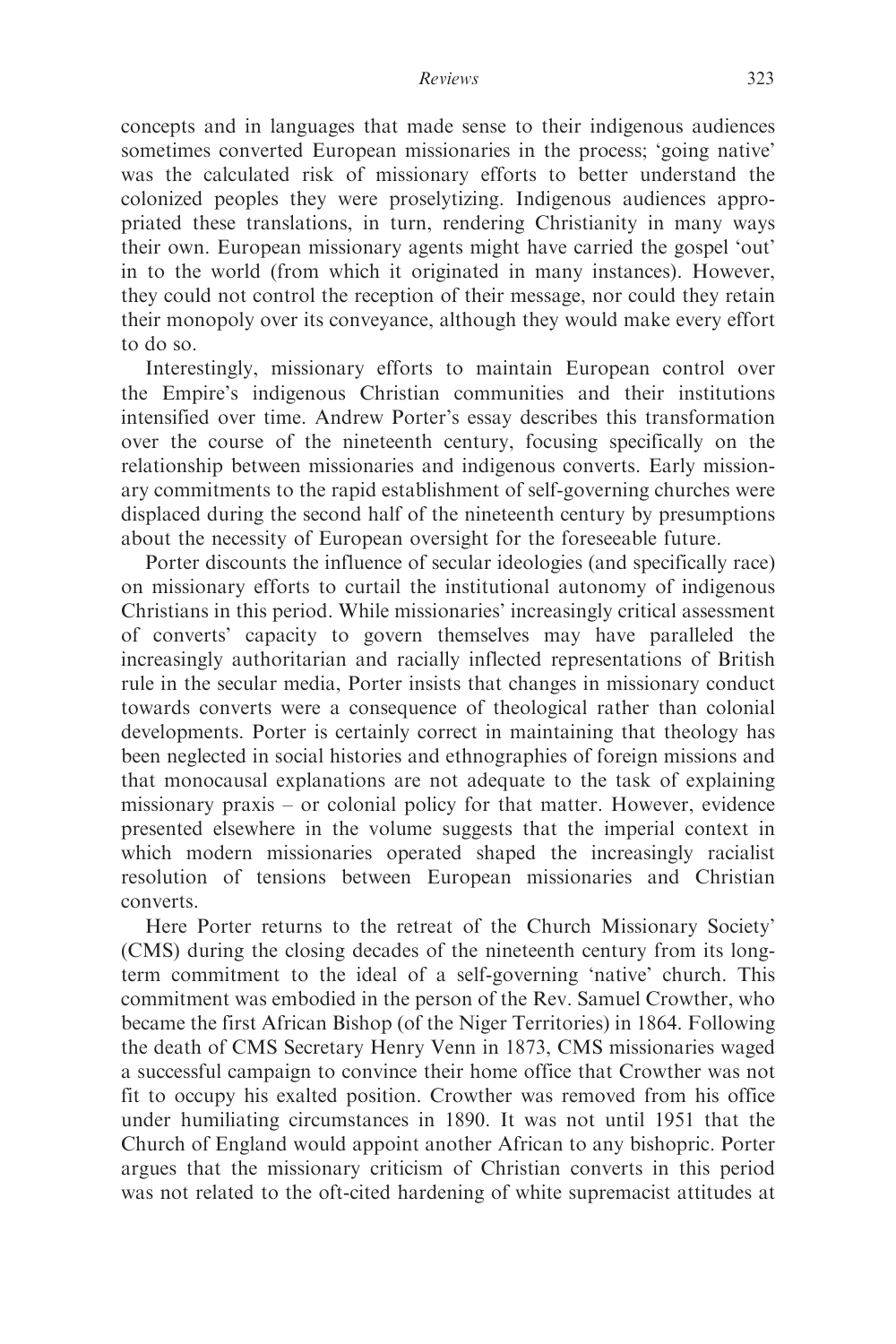the end of the nineteenth century. It was, rather, the result of the more 'perfectionist' theology associated with the Keswick Conventions of the 1870s and 1880s and the displacement of a largely artisanal missionary-field force by university-educated men and women. Keswick's language of personal holiness and spiritual mastery and its privileging of personal piety over good works was not, in itself, colour coded. But it was applied unevenly to say the least. Europeans who sinned were individually censored; converts who sinned disgraced their race.<sup>8</sup>

Robert Edgar's fascinating account of the new religious movements that sprang up in the missionary wake repeatedly attests to convert communities' resentment of European missionaries' racial prejudice and racially discriminatory practices. Social relations on mission stations – not theology – appear to have been the primary stimulus to the schisms that fragmented African Christianity from the Crowther debacle onwards. Imposing discriminatory pay rates and racially-segregated worship and living arrangements, European missionaries demonstrated their professional stake in re-establishing white monopoly control over the gospel's dissemination against African or African-American interlopers.

That mounting tensions between European and African Christians were not the inevitable consequence of metropolitan theological developments is apparent in many of the movements Edgar surveys. They were distinguished in most cases from the European churches from which they broke away by the colour of their leaders' skin rather than by doctrine or liturgy. In its mission philosophy, the African Methodist Episcopal Church to which central Africans were flocking 'differed little from European missions'. At issue in the break by these new religious movements with 'mainline' Christianity were the restrictions on convert promotion and congregational autonomy by which European missionaries protected their chokehold on access to the ministerial guild.

Colonial officials apparently had good reason to support European missionary exclusion of indigenous Christians from positions of clerical authority. When European missionaries were called into service during the First World War, black evangelists and convert teachers who assumed responsibility for the management of missionary institutions in place of Europeans called home or to the front encouraged African soldiers and policemen 'to challenge the colonial order' and discouraged Africans from enlisting. John Chilembwe was so incensed by missionary hypocrisy 'in preaching the Ten Commandments from the pulpit while condoning the colonial government's action in stealing African-owned land' that he led an unsuccessful uprising in Northern Rhodesia in 1915.

Was racism endemic to European-led Christian missions? Obviously not. Missionary discourse during the first half of the nineteenth century, while far from egalitarian, precluded the homogenizing pessimism of the closing decades of the nineteenth century that underwrote the repudiation of indigenous authority in the foreign-mission field. And even during the new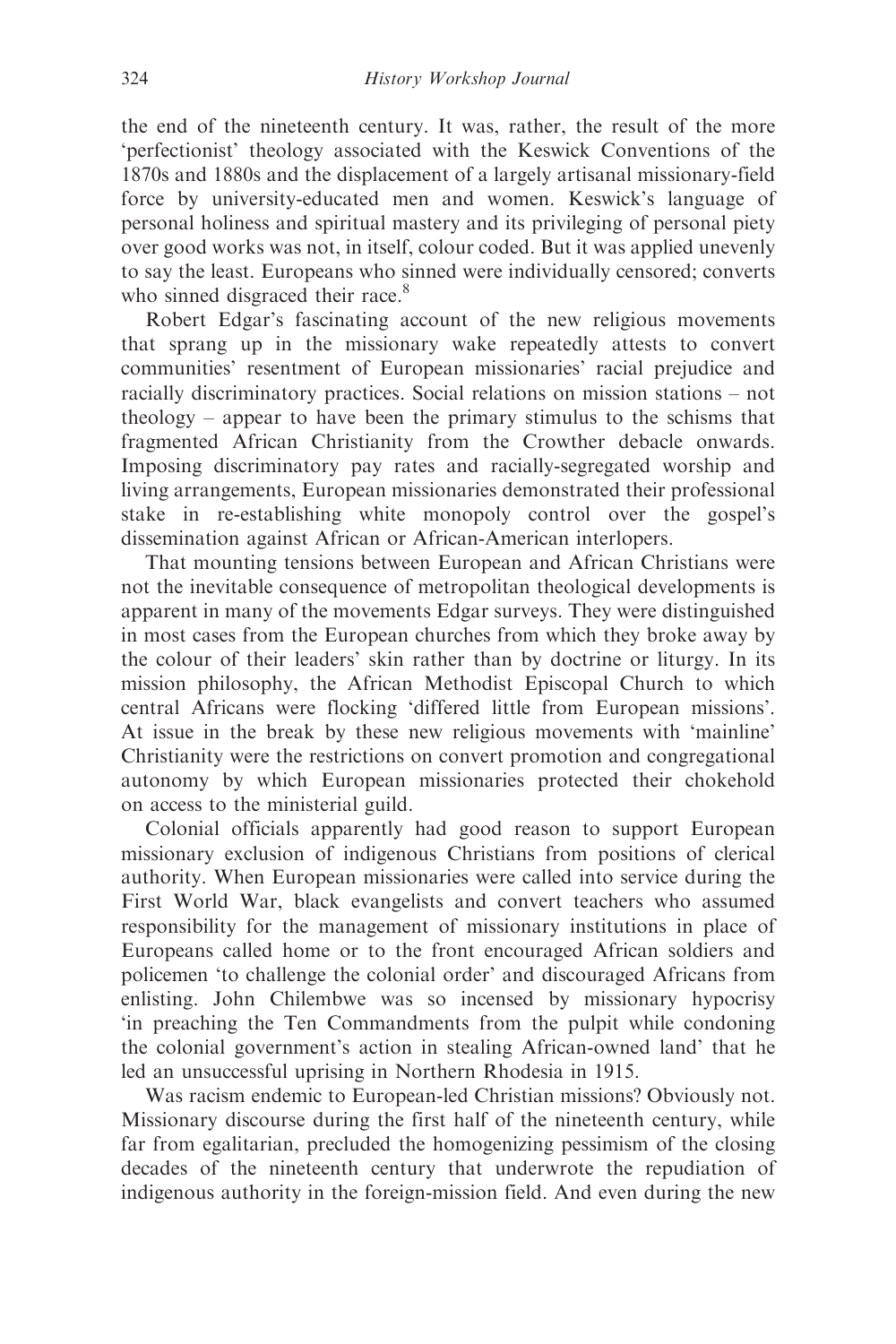imperial heyday of white supremacy there were European exceptions to the racist rule, like the one-time Baptist Joseph Booth 'at odds with most European missionaries because of his egalitarian views'.

Gareth Griffiths speculates that European women constituted a collective exception to missionary efforts to silence indigenous voices, as they were responsible for translating most of the conversion narratives published in missionary periodicals. European women entered the foreign-mission field first as wives, many taking advantage of the backlash against mixed marriages resulting from sending single male missionaries into the field. Just as marriage became a requirement of male applicants for foreign missionary service, for many evangelical women in Britain, marrying a missionary became a divinely ordained 'calling' if not outright occupational goal. The contribution of missionary wives during the first three quarters of the nineteenth century paved the way for the entry of single European women into the profession and by the end of the nineteenth century single women were the largest group of European missionaries at work in the foreign field.

Patricia Grimshaw and Peter Sherlock's essay draws attention to the puzzling disjuncture between the proliferating body of feminist research on white women missionaries and the mainstream mission historiography. This gulf is apparent in this volume as well; few of the other essays focus on white women, despite their numerical predominance in the European missionary-field force. For Grimshaw and Sherlock, women's agency, like native agency, is further evidence that 'Western activities in the East were not solely about white men conquering the world'. They suggest that unlike or more than European men, European women were engaged in a modernizing rather than a colonizing mission.

Single-women missionaries' own careers were a testament to modernity; and the emancipation of women was held up as the primary index of civilization. However, as Griffiths notes, colonized cultures rarely fared well by this yardstick, and indigenous oppression of women was a frequent justification for the imposition or consolidation of imperial controls. Conversely, the employment opportunities enjoyed by white women missionaries were limited to the foreign field, and what social status and institutional authority accrued to them there evaporated upon their return home. For these educated daughters of the middle and upper classes, the foreign-mission field may have operated as a safety valve of sorts, siphoning off potential feminist pressures on metropolitan political culture.<sup>9</sup>

Female missionaries were 'bearers of ideas of modernity' not just in their identity as career women, but 'in the skills they attempted to transmit'. Precluded from preaching, they were disproportionately represented in educational and medical mission work, caring occupations that were viewed as a public extension of work long conducted by missionary wives. According to Maxwell, 'it was precisely in this modernizing project of education (and health care) that mission and colonialism came closest together'.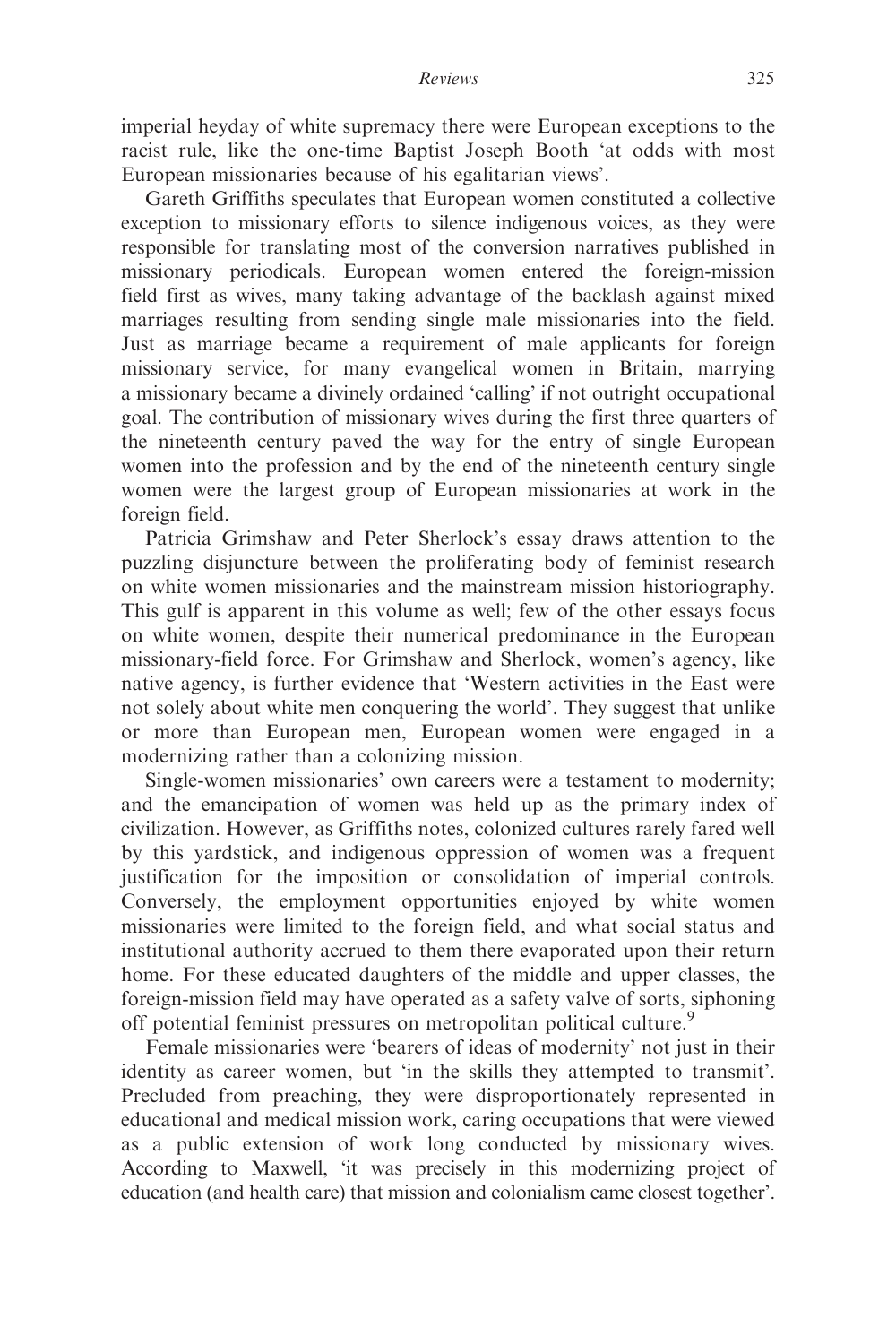As Etherington points out, foreign missionaries were largely responsible for the Empire's educational and medical provisions. Missionary teachers, doctors, and nurses were invoked in defence of the colonial project, evidence of the Empire's contribution to colonial development, and in this capacity missions constituted a vital 'pillar of colonial rule'.

The editor is certainly correct in his assertion that there are no simple analogies that convey the complex, shifting relationship between missions and Empire. At the same time, however, the culprits responsible for the grosser simplifications to which he objects are not clearly identified and where they are, in the case of the Comaroffs, their arguments are unrecognizable caricatures. The Comaroffs' argument about cultural imperialism was premised on the distinctive quality of missionaries' imperial aspirations and on the double-edged character of the Christian sword, claims that are only reinforced by the essays in this volume. I doubt that the predominance of native agency would either surprise or confuse them. In their argument it is Christianity rather than its European emissaries that accomplishes the modernizing destruction of indigenous worldviews, creating subjects more amenable to Western colonial rule and nationalist resistance alike.

No doubt we are all struggling for a language adequate to convey the contradictory and unpredictable human condition embodied in the encounters between European missionaries and colonized peoples, converts and 'heathen' alike, not least because our analytical lenses are bequeathed to us from the very encounters we are studying. As Patrick Harries points out, missionaries played an important role in the establishment of the academic discipline of Cultural Anthropology. The latter would eventually abandon the interventionist goals of its missionary founders but it may have failed to dislodge the depiction of the colonized subject which missionary informants sought to change.

European missionaries were no more single-mindedly heartless imperialists than the rich man in the gospel was a craven caricature of a selfish hoarder. The power of this gospel parable lies precisely in the rich man's genuine love for Christ and the heartbroken self awareness with which he turns away. Camels have an easier time getting through the needle's eye than most of us have when it comes down to sacrificing privilege, power, and professional status or the material benefits they bring. Missionaries did not enter the mission field with the intention of serving the god of nation, Empire, or race. However, the colonial context in which they worked presented numerous temptations to which most succumbed at one point or another and many succumbed wholesale. Writing a history of missions without attending to the Empire would be to substitute the imperatives of religious discourse or the faithful's aspirations for the actions of Christianity's Victorian practitioners. Unfortunately, a lot of what passes for religious history is little more than that, a recounting of the theological talk without reference to the parochial walk. We need not reduce one to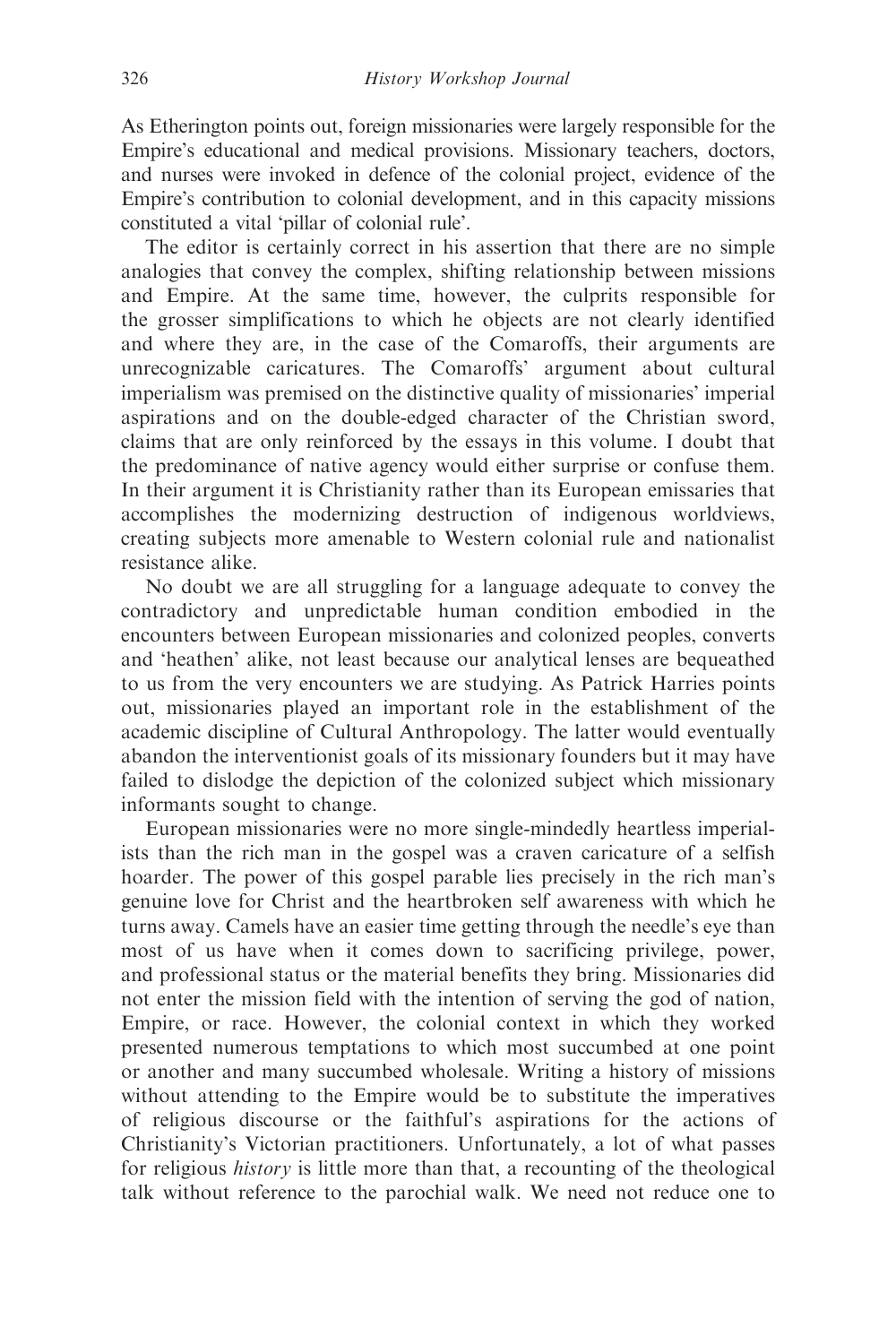the other, but history happens as a result of their mutually constitutive struggle for the religious actor's soul.

The history of missions recounted in these fascinating essays underscores the importance of the social relations of lived religion, of privileges defended and feet left unwashed. And it was on the shoals of white supremacy that foreign missions largely foundered. However, Christianity would survive its missionary betrayal – there are far more Christians in the formerly colonized world today than in the formerly Christian West even when the fundamentalist heartland of the United States is included. Many of those who resisted missionary authority were adamant in defence of their Christian faith or a variant thereof. Edgar quotes a Kikuyu protest song attesting to indigenous people's insistence on the distinction between the Christian religion and European missions, between God and his all-too-human servants: 'I am going to break all friendships, the only friendship I shall retain is between me and Jehovah'. It was, in the words of Watch Tower activist Elliott Kenan Kamwana,<sup>10</sup> the "satanic alliance'' between mission churches and colonial officials [that] had to be destroyed.'

Susan Thorne teaches courses at Duke University on the history of modern Britain and on European colonial expansion. She is the author of Congregational Missions and the Making of an Imperial Culture in Nineteenth-century England (Stanford 1999).

## NOTES AND REFERENCES

1 Jean Comaroff and John L. Comaroff, Of Revelation and Revolution, Chicago, 1991, 1997.

2 Eliga Gould, 'Prelude: the Christianizing of British America'. Unless otherwise indicated, all references are to essays in Missions and Empire, ed. Norman Etherington, Oxford, 2005.

3 Susan Thorne, '''The Conversion of Englishmen and the Conversion of the World Inseparable'': Missionary Imperialism and the Language of Class in Early Industrial Britain', in Tensions of Empire: Colonial Cultures in a Bourgeois World, ed. Frederick Cooper and Ann Laura Stoler, Berkeley, 1997.

4 Mary Turner, Slaves and Missionaries: the Disintegration of Jamaican Slave Society, 1787-1834, Urbana, 1982; Emília Viotti da Costa, Crowns of Glory, Tears of Blood: the Demerara Slave Rebellion of 1823, New York, 1994.

5 This declension took place throughout the Empire during the middle decades of the nineteenth century. See Elizabeth Elbourne, Blood Ground: Colonialism, Missions, and the Contest for Christianity in the Cape Colony and Britain, 1799–1853, Montreal, London, Ithaca, 2002.

6 John Comaroff, 'Images of Empire, Contests of Conscience: Models of Colonial Domination in South Africa', in Tensions of Empire, ed. Cooper and Stoler. And see John Barker, 'Where the Missionary Frontier Ran Ahead of Empire', p. 88.

7 Although see Jeffrey Cox, Imperial Fault Lines: Christianity and Colonial Power in Punjab, 1830–1930, Stanford, 2001; and Peggy Brock, 'New Christians as Evangelists'.

8 Susan Thorne, 'Religion and Empire at Home', in At Home with the Empire: Metropolitan Culture and the Imperial World, ed. Catherine Hall and Sonya Rose, Cambridge, 2006.